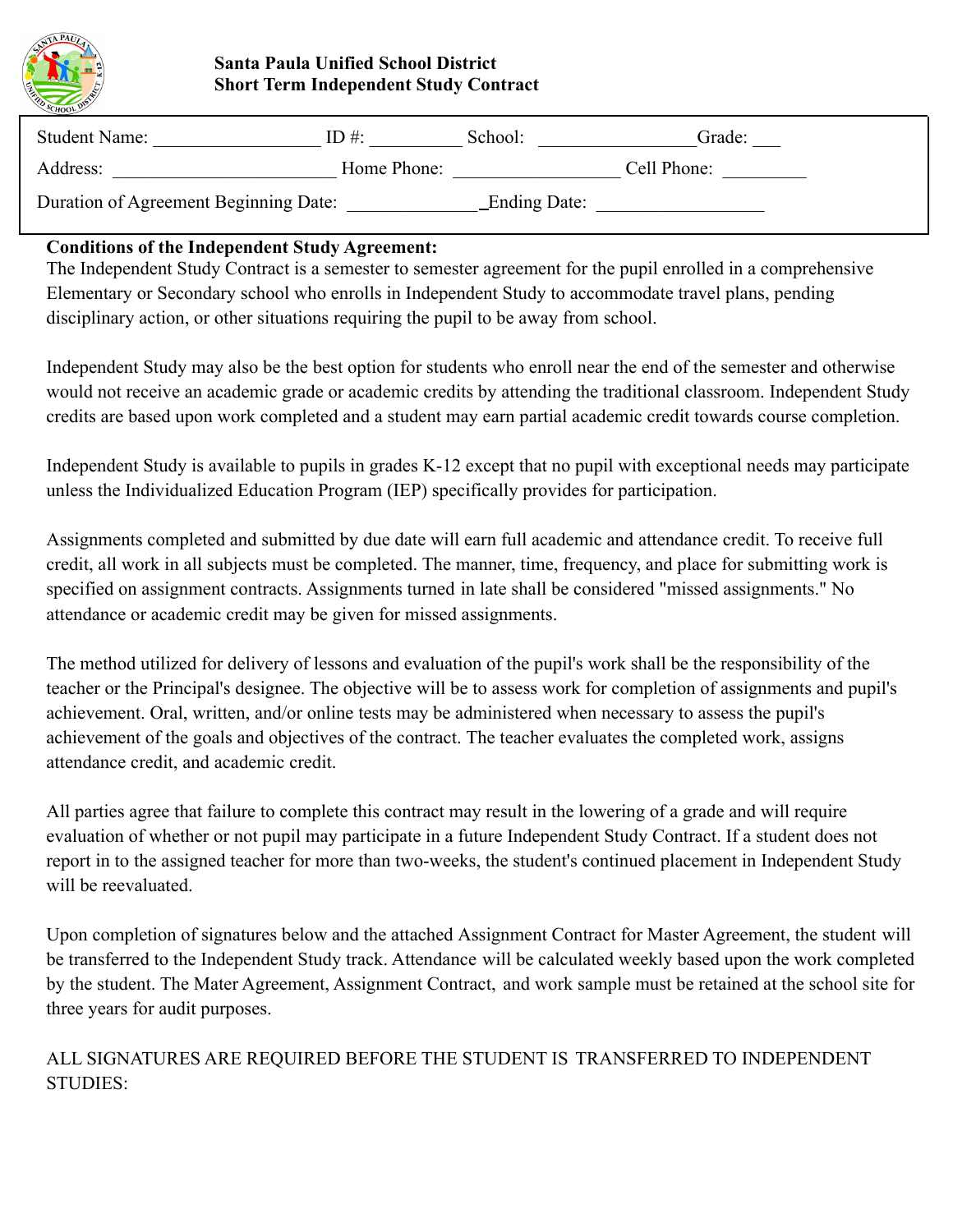### **SCHOOL RESPONSIBILITIES:**

1) This Master Agreement is in effect for the semester of the school year.

2) The major objective for the duration of this agreement is to keep current with grade studies for the period of this agreement.

3) According to district policy for Independent Studies, no more than one week may elapse between when an assignment is made by the teacher and when it is due, unless an exception is made in the agreement. Attendance is calculated weekly by the amount of work completed.

4) Santa Paula Unified School District will provide the teacher services, instructional materials, and other necessary items as specified for each assignment.

5) The student will complete, during the term of this agreement, the coursework listed in this agreement. All coursework will be consistent with SPUSD adopted curriculum.

### **STUDENT RESPONSIBILITIES:**

1) I am entitled to textbooks, supplies, supervision by a certificated teacher, and all the services and resources received by other students enrolled in my grade.

2) I will be supervised by and agree to meet regularly with the assigned Independent Study teacher, in accordance with the frequency, date, time, and location specified in the Independent Study Agreement.

3) Complete my assignments by the due dates, as explained by my teacher and described in my written assignments. 4) Adhere to all school rules regarding behavior and dress code.

### **PARENT RESPONSIBILITIES:**

1) I understand that the major objective of Independent Study is to provide an educational alternative for my student. I agree to support the conditions listed under student responsibilities.

2) I am responsible for supervising my student while he/she is completing the assigned work and for ensuring the submission of all completed assignments necessary for evaluation.

3) I am liable for the replacement or repair for willfully damaged books and/or other school property checked out to my student.

4) It is my responsibility to provide any needed transportation for my student's scheduled meetings and any other travel covered by this agreement.

5) I understand my student's attendance is based upon completed assignments and I am responsible for his/her attendance.

6) I have the right to appeal to the school administrator any decision about my student's placement or school program in accordance with the SPUSD policies and procedures.

# **AGREEMENT: WE HAVE READ ALL PAGES OF THIS AGREEMENT AND HEREBY AGREE TO ALL CONDITIONS SET FORTH WITHIN.**

| Parent/Guardian     | Date |  |
|---------------------|------|--|
| Student             | Date |  |
| Supervising Teacher | Date |  |
| Administrator       | Date |  |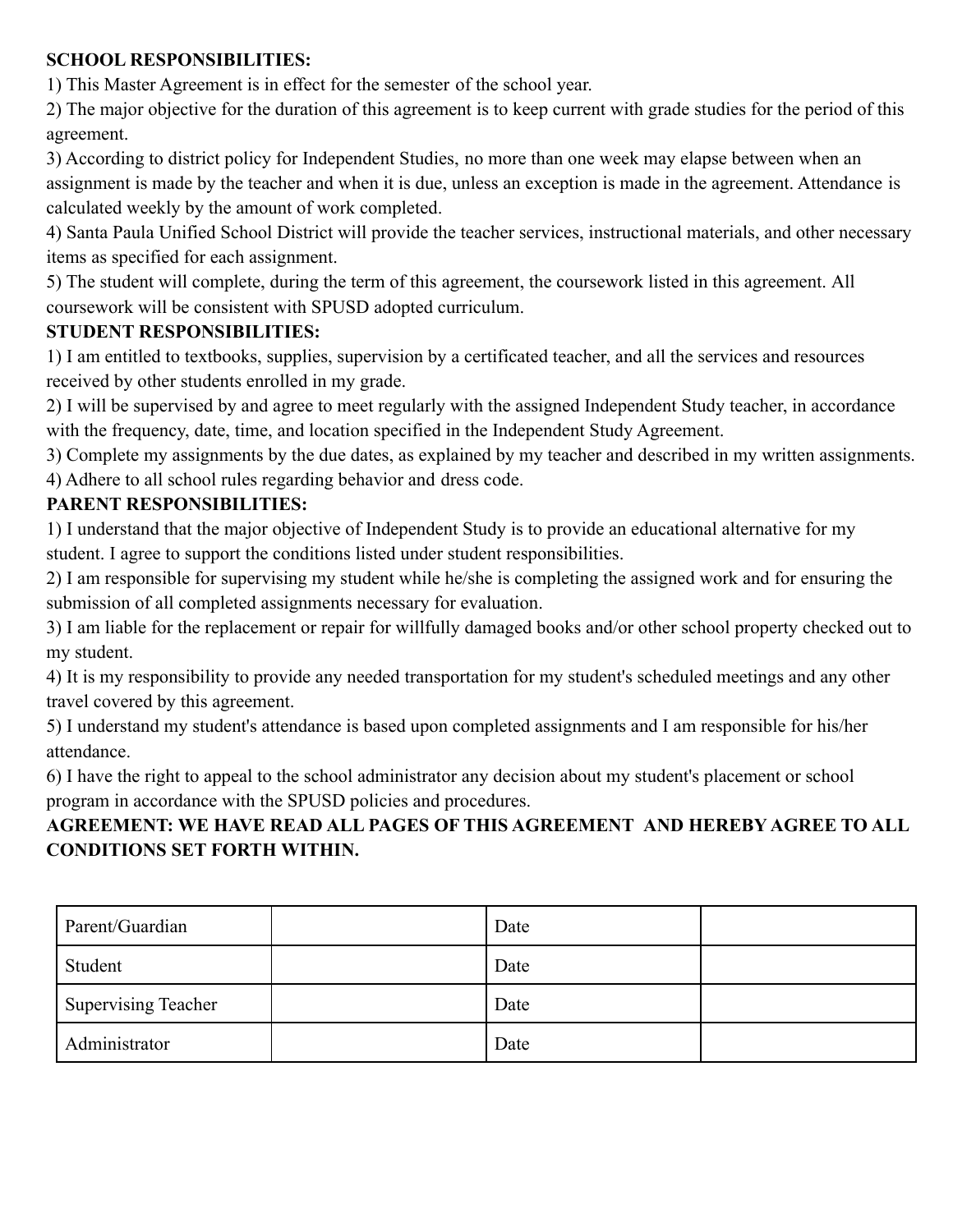### **Scope of Work**

| <b>Student Name</b> | <b>Student ID:</b> | School: | Grade: |
|---------------------|--------------------|---------|--------|
|                     |                    |         |        |

**Due Date:** Assignment is due to the teacher on the first day the student returns to school, or a time agreed upon in this contract.

### **Methods of Evaluation:**

**Attendance Credit** for each subject below will be determined by the supervising teacher according to the percentage of assigned work completed and objectives met by the due date.

**Academic credit** (grade, points, comments, etc.) for each subject below will be determined by the supervising teacher according to the quality of assigned work submitted. This section is to be completed before the student leaves on contract by the supervising teacher. Assigned work may not be less than the amount of work for a minimum day.

| Subject | Assignment/Objective Resources<br>Description of what pupil is expected to read, write, complete, etc. | Academic<br>Credit/Evaluation |
|---------|--------------------------------------------------------------------------------------------------------|-------------------------------|
|         |                                                                                                        |                               |
|         |                                                                                                        |                               |
|         |                                                                                                        |                               |
|         |                                                                                                        |                               |

\*Academic Cred/Evaluation is filled out AFTER the student returns and the homework has been evaluated.

| Comments:                                                                                                                                                                                                                                                |
|----------------------------------------------------------------------------------------------------------------------------------------------------------------------------------------------------------------------------------------------------------|
| Supervising Teacher: Please complete Academic Credit/Evaluation sections AFTER student returns and work assignments are<br>evaluated. Submit this contract to the attendance clerk with an original student work sample, Edgenuity Report, or transcript |
| within 5 days of the student's return. Sample should have student name, date, subject and marks of evaluation.<br>Assignments in the subject(s) described above were: (Check one)                                                                        |
| completed and submitted by due date earning full attendance credit.                                                                                                                                                                                      |
| not submitted by the due date earning no attendance credit.                                                                                                                                                                                              |
| partially completed by due date and earning the following days of attendance credit:                                                                                                                                                                     |
| Teacher Signature:<br>Date:                                                                                                                                                                                                                              |
| I have attached original work samples with this assignment contract.                                                                                                                                                                                     |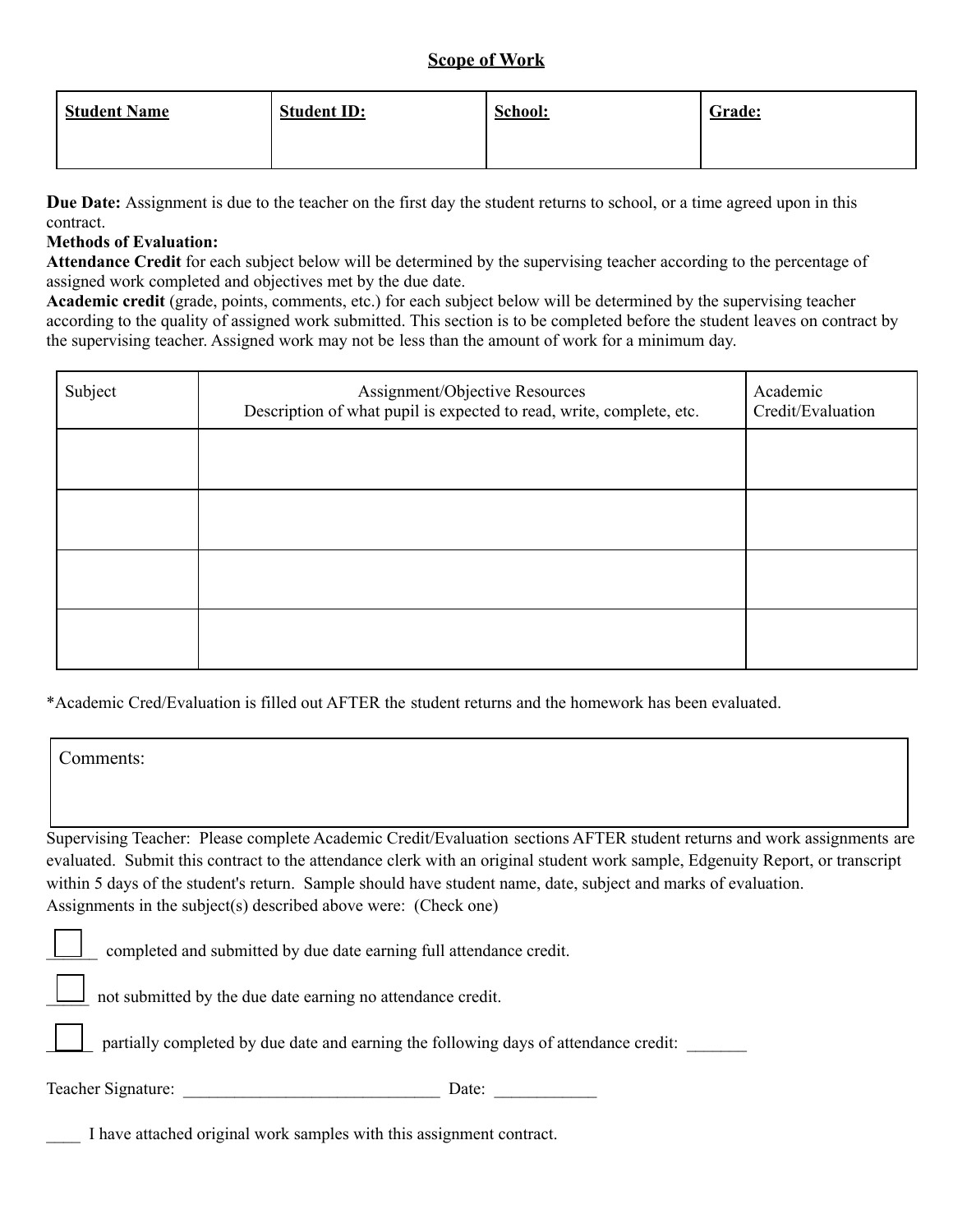

# **Distrito Escolar Unificado de Santa Paula Acuerdo de Estudios Independientes a Corto Plazo**

| Nombre de estudiante:                | $\mathbf{H}$      | Escuela:           | Grado: |
|--------------------------------------|-------------------|--------------------|--------|
| Domicilio:                           | Teléfono de casa: | Teléfono celular : |        |
| Duración del contrato Fecha inicial: | Último día:       |                    |        |

### **Condiciones del Acuerdo de Estudio Independiente:**

El Contrato de Estudio Independiente es un acuerdo de semestre a semestre para el alumno inscrito en una escuela primaria o secundaria integral que se inscribe en Estudio Independiente para acomodar planes de viaje, acción disciplinaria pendiente u otras situaciones que requieran que el alumno sea fuera de la escuela.

El estudio independiente también puede ser la mejor opción para los estudiantes que se inscriben cerca del final del semestre y, de lo contrario, no recibirán una calificación académica o créditos académicos asistiendo al aula tradicional. Los créditos de estudio independiente se basan en el trabajo completado y un estudiante puede obtener crédito académico parcial para completar el curso.

El Estudio Independiente está disponible para los alumnos en los grados K-12, excepto que ningún alumno con necesidades excepcionales puede participar a menos que el Programa de Educación Individualizada (IEP) específicamente prevea la participación.

Las asignaciones completadas y enviadas antes de la fecha de vencimiento obtendrán crédito académico y de asistencia completo. Para recibir crédito completo, se debe completar todo el trabajo en todas las materias. La forma, la hora, la frecuencia y el lugar para enviar el trabajo se especifican en los contratos de asignación. Las asignaciones entregadas tarde se considerarán "asignaciones pérdidas". No se puede otorgar asistencia o crédito académico por tareas perdidas.

El método utilizado para impartir lecciones y evaluar el trabajo del alumno será responsabilidad del maestro o de la persona designada por el director. El objetivo será evaluar el trabajo para completar las asignaciones y el rendimiento del alumno. Se pueden administrar pruebas orales, escritas y / o en línea cuando sea necesario para evaluar el logro del alumno de las metas y objetivos del contrato. El maestro evalúa el trabajo completado, asigna crédito de asistencia y crédito académico.

Todas las partes acuerdan que no completar este contrato puede resultar en la reducción de una calificación y requerirá una evaluación de si el alumno puede participar o no en un futuro Contrato de Estudio Independiente. Si un estudiante no se reporta con el maestro asignado por más de dos semanas, se reevaluará la ubicación continua del estudiante en Estudio Independiente.

Al completar las firmas a continuación y el contrato de asignación adjunto para el acuerdo maestro, el estudiante será transferido a la pista de estudio independiente. La asistencia se calculará semanalmente en base al trabajo completado por el estudiante. El Acuerdo Mater, el Contrato de Asignación y la muestra de trabajo deben conservarse en la escuela durante tres años para fines de auditoría.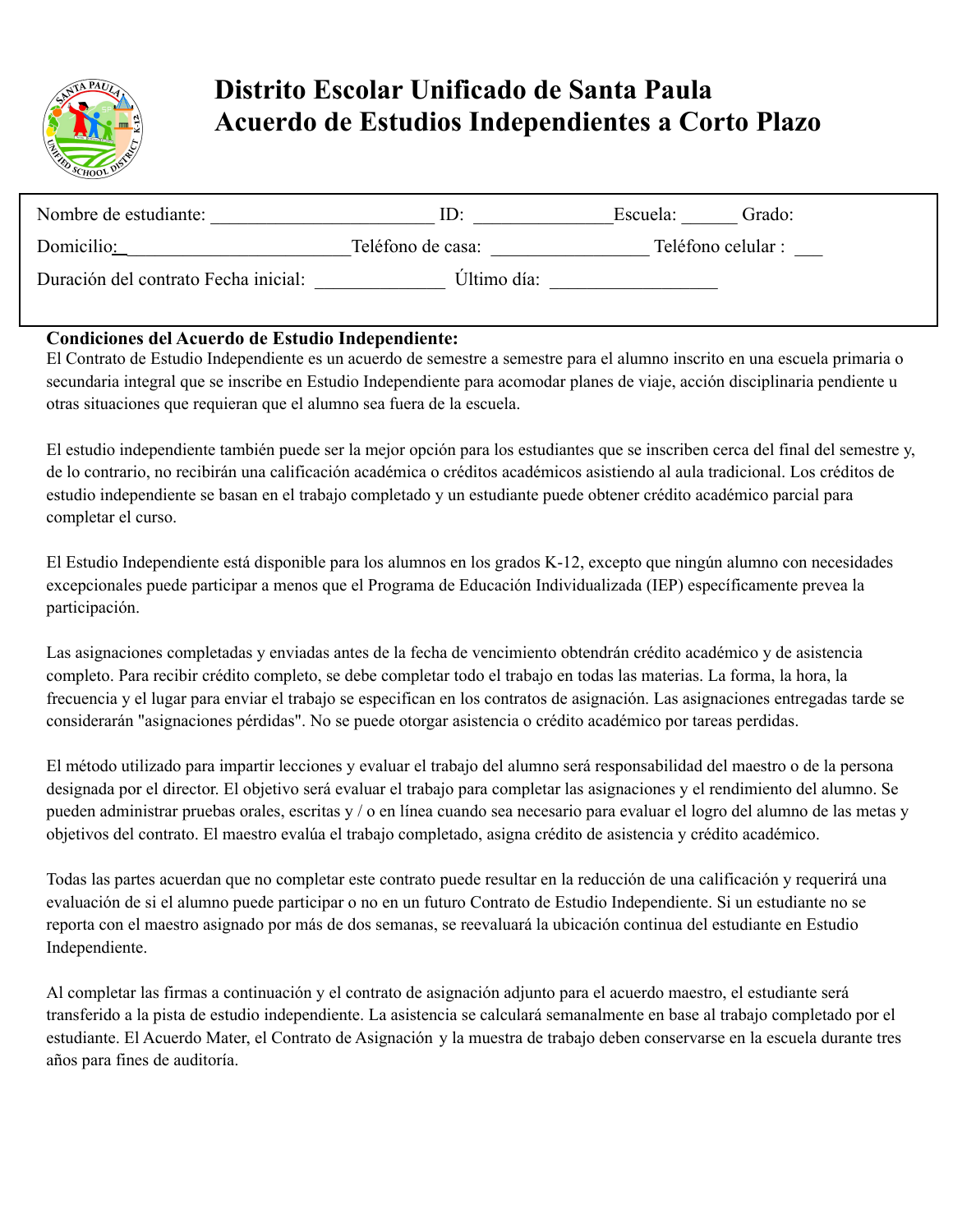### **RESPONSABILIDADES DE LA ESCUELA:**

1) Este Acuerdo Maestro está en vigor durante el semestre del año escolar.

2) El objetivo principal durante la vigencia de este acuerdo es mantenerse al día con los estudios de grado durante el período de este acuerdo.

3) De acuerdo con la política del distrito para estudios independientes, no puede transcurrir más de una semana entre el momento en que el maestro hace una asignación y la fecha de vencimiento, a menos que se haga una excepción en el acuerdo. La asistencia se calcula semanalmente por la cantidad de trabajo completado.

4) El Distrito Escolar Unificado de Santa Paula proporcionará los servicios de los maestros, materiales de instrucción y otros artículos necesarios según se especifique para cada asignación.

5) El estudiante completará, durante el término de este acuerdo, el trabajo del curso que se enumera en este acuerdo. Todo el trabajo del curso será consistente con el plan de estudios adoptado por SPUSD.

### **RESPONSABILIDADES DEL ESTUDIANTE:**

1) Tengo derecho a libros de texto, útiles, supervisión de un maestro certificado y todos los servicios y recursos recibidos por otros estudiantes matriculados en mi grado.

2) Seré supervisado y estaré de acuerdo en reunirme regularmente con el maestro de Estudio Independiente

asignado, de acuerdo con la frecuencia, fecha, hora y lugar especificados en el Acuerdo de Estudio Independiente. 3) Completar mis asignaciones en las fechas de vencimiento, según lo explicado por mi maestro y descrito en mis asignaciones escritas.

4) Cumplir con todas las reglas de la escuela con respecto al comportamiento y el código de vestimenta.

# **RESPONSABILIDADES DE LOS PADRES:**

1) Entiendo que el objetivo principal del Estudio Independiente es proporcionar una alternativa educativa para mi estudiante. Estoy de acuerdo en apoyar las condiciones enumeradas bajo las responsabilidades del estudiante.

2) Soy responsable de supervisar a mi estudiante mientras completa el trabajo asignado y de asegurar la presentación de todas las tareas completadas necesarias para la evaluación.

3) Soy responsable del reemplazo o reparación de libros dañados intencionalmente y / u otra propiedad escolar prestada a mi estudiante.

4) Es mi responsabilidad proporcionar el transporte necesario para las reuniones programadas de mi estudiante y cualquier otro viaje cubierto por este acuerdo.

5) Entiendo que la asistencia de mi estudiante se basa en las tareas completadas y soy responsable de su asistencia. 6) Tengo derecho a apelar al administrador de la escuela cualquier decisión sobre la ubicación de mi estudiante o el programa escolar de acuerdo con las políticas y procedimientos del SPUSD.

# **ACUERDO: HEMOS LEÍDO TODAS LAS PÁGINAS DE ESTE ACUERDO Y ACEPTAMOS TODAS LAS CONDICIONES ESTABLECIDAS EN EL MISMO.**

| Padre/Guardian  | Fecha |  |
|-----------------|-------|--|
| Estudiante      | Fecha |  |
| Maestro/a       | Fecha |  |
| Administrador/a | Fecha |  |